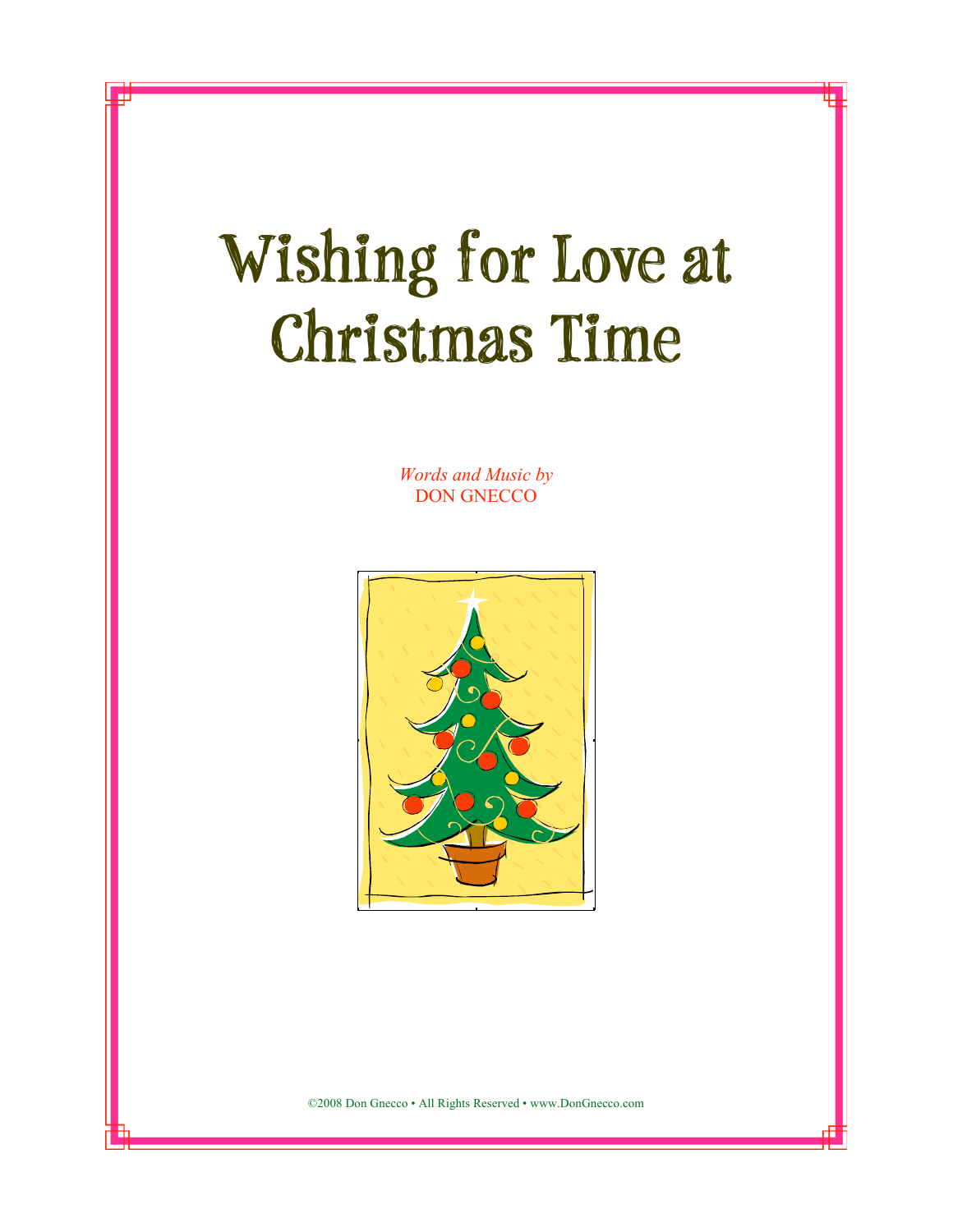## *Wishing for Love at Christmas Time*

*Words and Music by* DON GNECCO

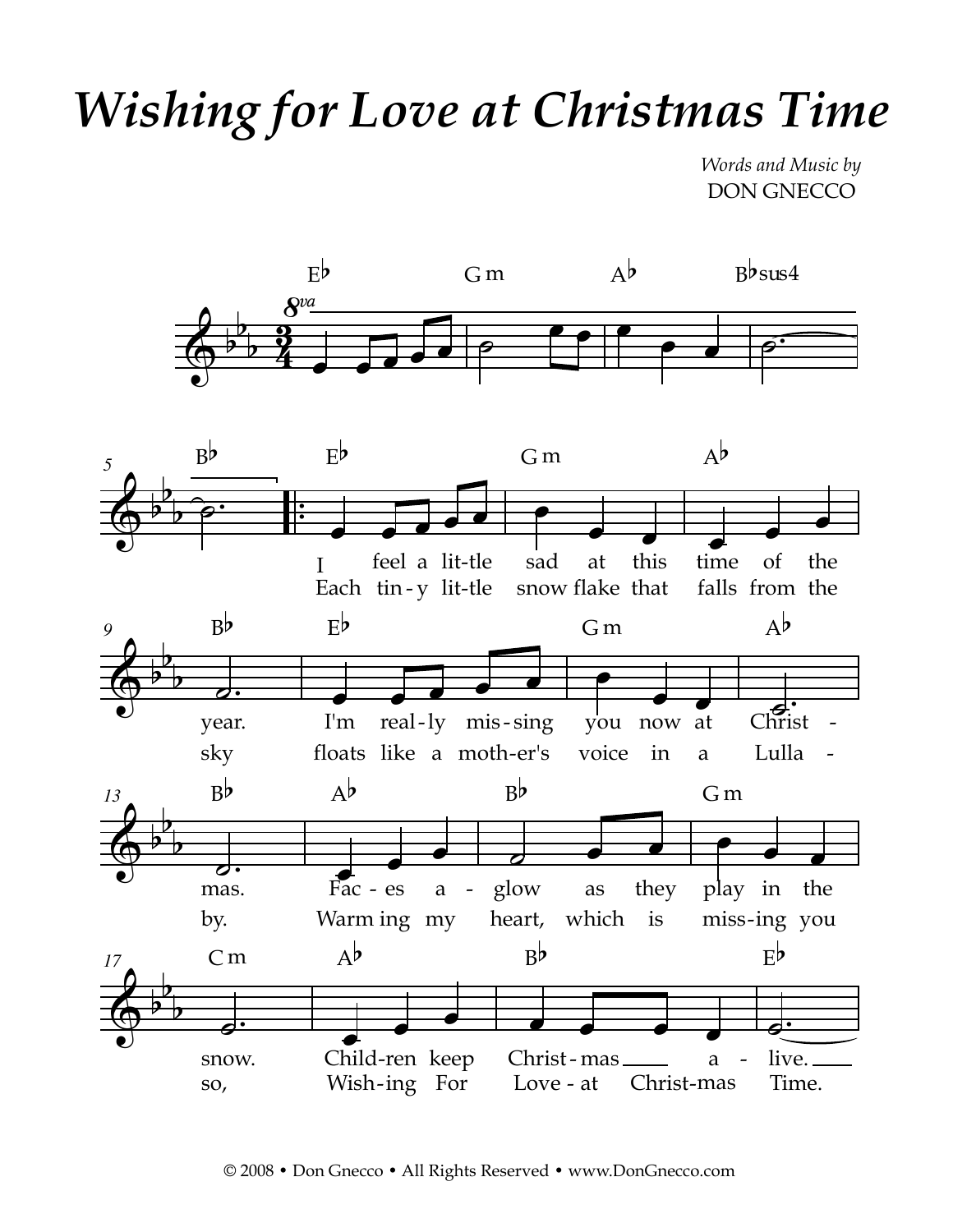

at Christ mas time. Can dles a -

2